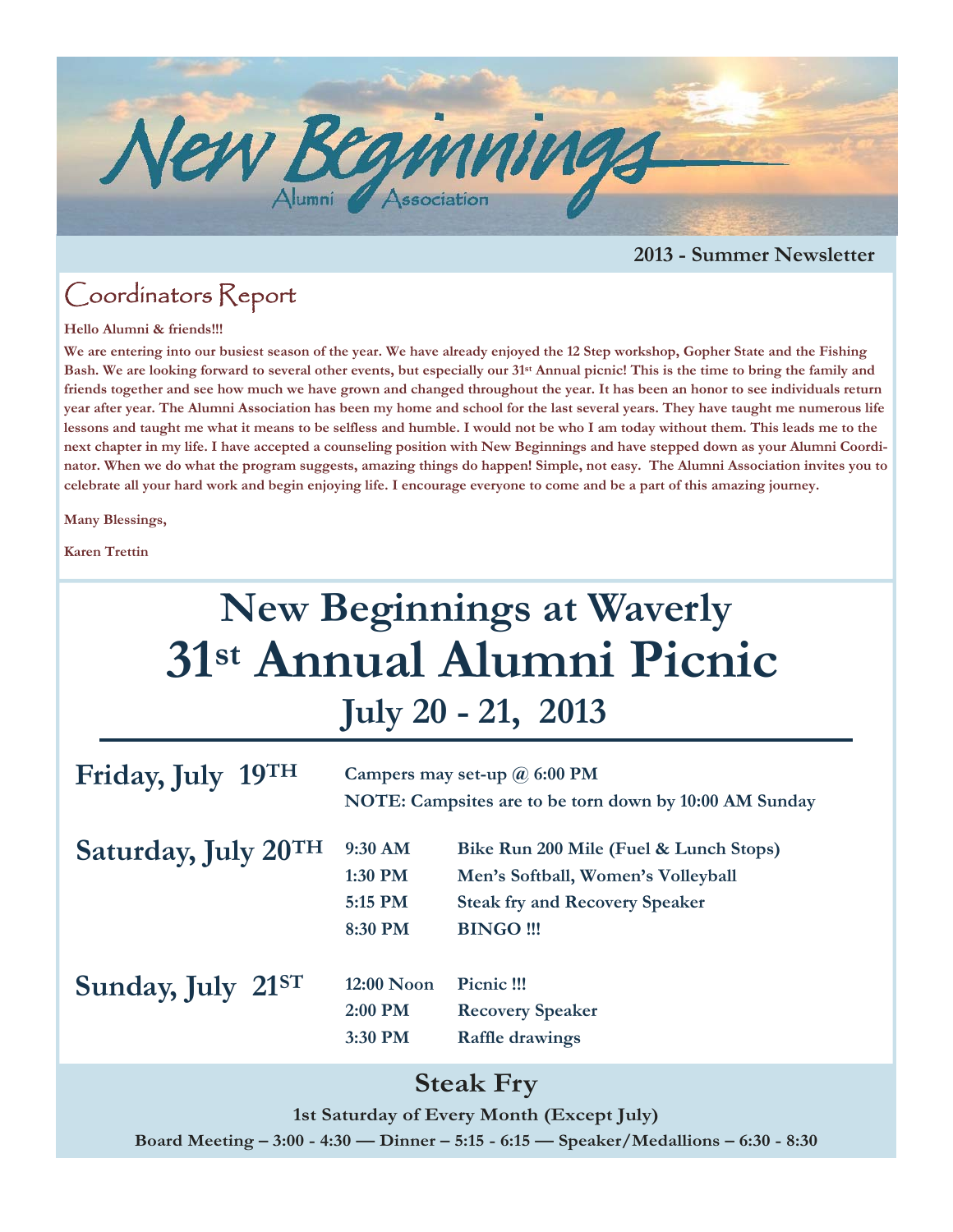## Upcoming Events

# **NBWAA Golf Scramble**

**August 18, 2013** 

**1:00 Shot Gun start \$75.00/Golf and Dinner** 

**Sponsorship: \$700 Donation - Hole Sponsor Sign - 4 Golfers & Newsletter recognition Location: Fox Hollow Golf Club, 4780 Palmgren Ln., St. Michael, MN Contact: Lizz Weinauer………….763.245.1067** 

> **Spiritual Awakenings Retreat September 13-15, 2013**

**Location: Mississippi Headwaters Hostel - Itasca State Park Contact: Michel S. - 612.360.7948 for Details** 

# The NBWAA Scholarship Fund

**New Beginnings Alumni Association is offering a scholarship to alumni that meet the following criteria:**

- **1. Completed a semester of college within the last 6 months.**
- **2. Applicants must also demonstrate high financial need and maintain a 2.25 GPA.**
- **3. Recipients must be accepted as regularly enrolled students.**
- **4. Submit a copy of the transcript showing your name and the name of the institution.**
- **5. Write a personal statement to the scholarship committee addressing your academic and personal goals.**
- **6. A letter of reference from an individual who is not a family member or significant other.**

**Please email Karen at : karent@newbeginningsatwaverly.com** 

# **Newsletter Contact Database**

**We will now only be sending the newsletter in paper form to individuals without electronic mail. If you would like to receive the New Beginnings Alumni Association newsletter sent via electronic form, visit our website www.newbeginningsatwaverly.com/alumni and fill out the form.**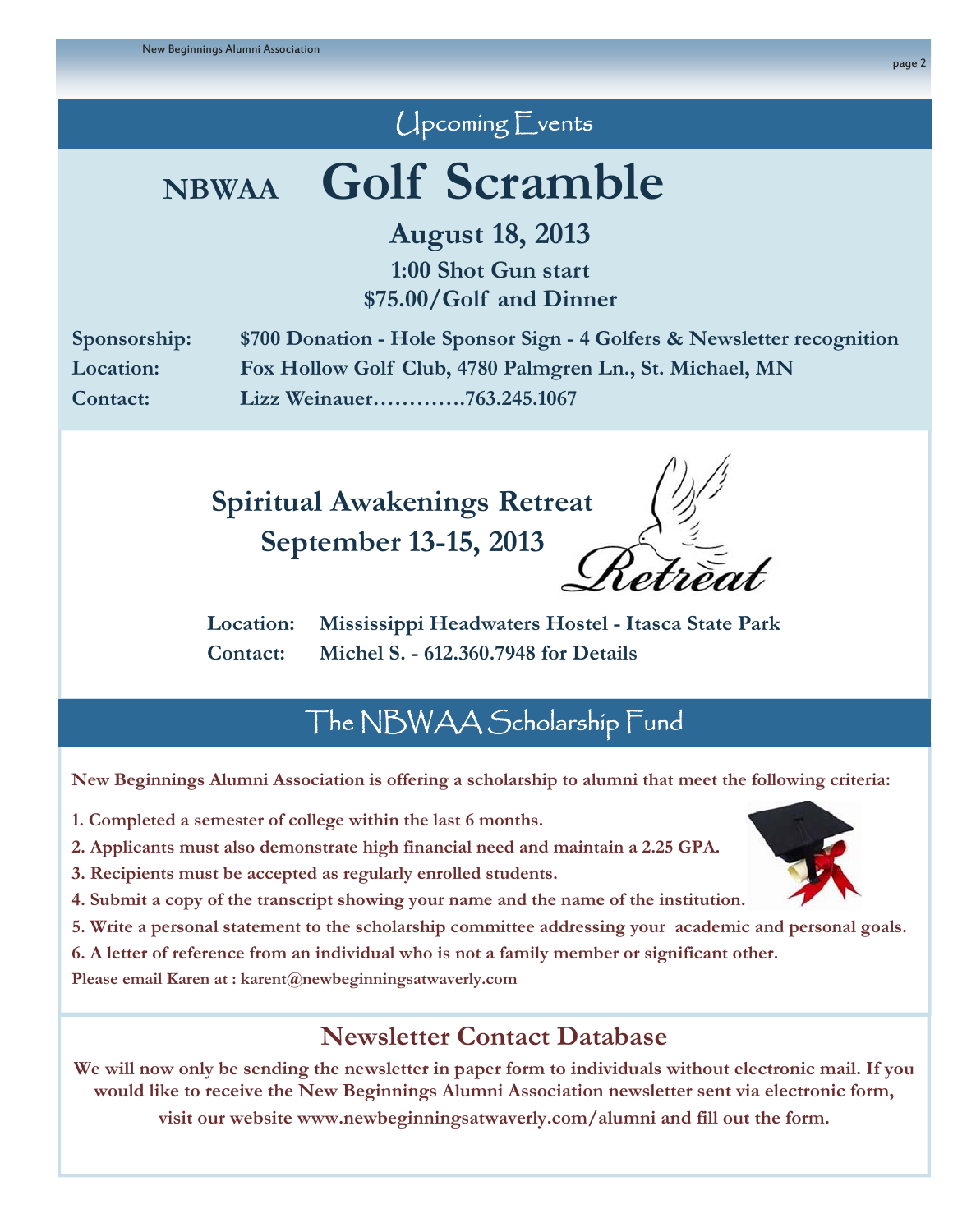### A recent Alumni tells his story: "Those Around Me"

 My name is Mitch; I am an alcoholic and a drug addict. I graduated from the New Beginnings inpatient program in April of 2013. Since then (after one very quick relapse) I have been living in the Men's Medium Intensity House.

 Since completion of the program I have felt like I am learning to live all over again. Much like an infant struggling with dexterity, I am struggling with such things as cravings and new emotions. In the past my only emotions were anger and a manic like happiness. Now they run the gamut: happy, joyful, sadness, guilt, shame.... In fact, in many ways I am an infant, needing to take direction from those around me regarding decisions and recognizing when my addict self is re-emerging.

That, for me, is the key: *Those Around Me*. If I were to use my old associations and "friends" for help, support and guidance I would be doomed to relapse. However, if I surround myself with healthy people, those in A.A. or N.A. and others who are sober, my chances of recovery grow exponentially. I know this to be true because my relapse started before I left treatment, before I used. My behavior had changed, back to Addict Mitch. And it is *Those Around Me* who will notice that change before I do, before I use.

 I need Those Around Me. One of which has to be my sponsor. I have to talk to him daily, even if, and especially if, I don't feel like it. This is a person who is there to save my life, as is the rest of A.A. But, this only works if I let it. My ego will not help me; it works for my addict, ever trying to enter my life again; my addict is very patient.

 So my lesson is "be a doughnut hole". Everyone knows that doughnut holes are much better than doughnuts; and they come from the middle. Much like the best part of recovery and A.A. is the middle, surrounded by *Those Around Me.* Mitchell R.

#### **NBWAA Mission Statement**

**The Alumni Association is a non-profit organization. We function solely to provide sober support for patients and their families who have completed treatment at New Beginnings. We are here in the spirit of fun and fellowship to celebrate our recovery, share it with you, and provide contacts for patients graduating treatment and to provide opportunities for service to all alumni.** 

### Guru's Corner

The news about Nic Wallenda crossing the Grand Canyon reminds me of a story about a tight rope walker. A marketing man found the world's greatest tight rope walker who was from France and started promoting him to walk across the Grand Canyon with only a wheel barrow. Radio and TV gathered in mass to watch the big event. However before the Frenchman did his walk he asked the promoter if he really believed that it could be done. The promoter said "you're the world's greatest, you're the man, look at all the press to watch the event!" Once again the French asked the promoter "but do you believe I can do it"? The promoter again answered "you're the best there is, the greatest of all time!" The Frenchman asked one last time "but do you believe I can do it"? The promoter finally answered "yes, I believe you can do it" "Good" the Frenchman said "then get in the wheel barrow!" I have related to that story hundreds of times since hearing it. As the Big Book says "God either is or he isn't." Do I believe he can or don't I. Faith is not believing He can, its knowing He will. I do need to climb in the spiritual wheel barrow, I prove to myself over and over that getting out doesn't work for me, when I am in He does handle everything perfectly! Life is short pray hard, read the book. Are we willing to do whatever it takes, are we willing to turn our will and our lives over to the care of God, are we willing to get into the wheel borrow?